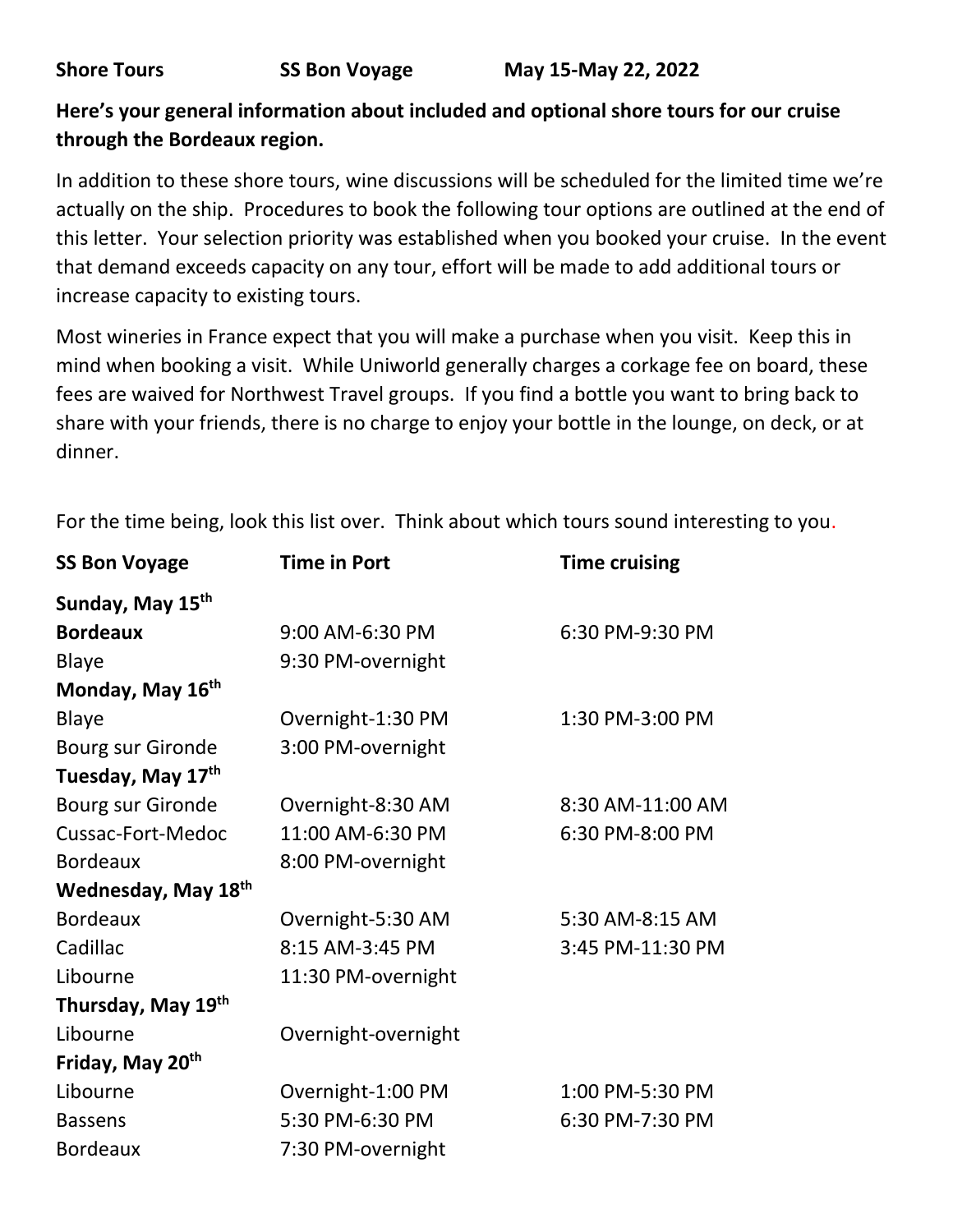| Saturday, May 21 <sup>st</sup> |                             |                 |
|--------------------------------|-----------------------------|-----------------|
| <b>Bordeaux</b>                | Overnight-6:30 PM           | 6:30 PM-6:45 PM |
| <b>Bordeaux</b>                | 6:45 PM-overnight           |                 |
| Sunday, May 22nd               |                             |                 |
| <b>Bordeaux</b>                | Overnight-Morning disembark |                 |

# **Sunday, May 15th Bordeaux**

Your cruise will begin in **Bordeaux. Guests arriving at Bordeaux (BDX) Airport on this day will be provided with transportation to the ship.** 

Embarkation begins as early as 1:00 PM. Your cabin may not be available before 3:00 PM**. Ship departs at 6:30 pm from Bordeaux across the Gironde Estuary for Blaye.** If you arrive in the morning, you're welcome to drop your bags at the ship while you tour the city or have lunch.

No shore tours on embarkation day, but the city of Bordeaux is chock full of great restaurants, night spots, museums, street art, antiques, and wine bars, wine cellars, wine shops. Be sure you're on the ship, ready to sail by 6:00 PM or you'll be catching up to us on the other side of the estuary in Blaye

# **Monday, May 16th Blaye, Bourg sur Gironde**

The ship will arrive Sunday night (9:30 PM), spending the entire evening in Blaye. Departure from Blaye today is at 1:30 PM.

Arrival in Bourg sur Gironde is at 3:00 PM. Ship will overnight here.

**Shore tours today include:**

| 1A Route de la Corniche Fleurie & Blaye Fortress 9:00 AM-12:00 PM |                  | <b>Included</b> |
|-------------------------------------------------------------------|------------------|-----------------|
| 1B Intimate Experience-Local Wine & Art                           | 9:30 AM-12:00 PM | <b>Included</b> |
| <b>1C Rendezvous Chez Remy Martin</b>                             | 1:00 PM-5:30 PM  | <b>\$95</b>     |
| 1D Bourg sur Gironde Walking Tour                                 | 3:30 PM-4:30 PM  | <b>Included</b> |

**You many combine one AM Tour and one PM Tour** Evening entertainment on board: French Cancan Demonstration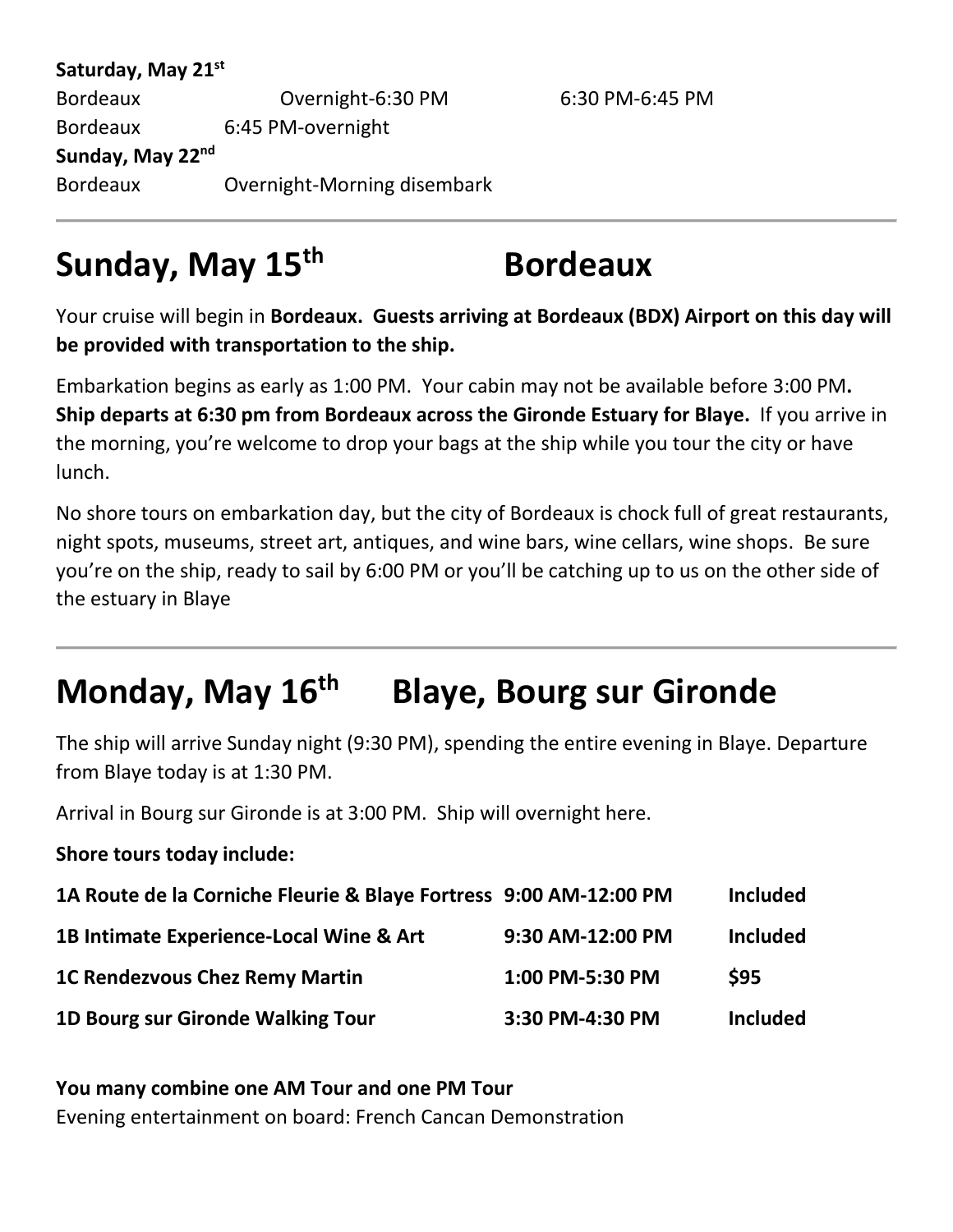## **1A Route de la Corniche Fleurie with Blaye Fortress (included)**

This little road between Blaye and Bourg-sur-Gironde winds through picturesque hamlets with equally picturesque names—Pain de Sucre, Marmisson and Roque de Thau among them limestone cliffs on one side, the Gironde on the other. Fishing huts on stilts stand above the waters of the estuary; charming 19th-century stone houses built by sea captains sit tidily along the road. Many of these captains traveled to far-off places and returned with exotic plants, which they planted in their gardens and along the road (hence the route's name). But the history of these cliffs extends far beyond the 19th century—people have inhabited the area for thousands of years.

Upon returning to Blaye, your guide will take you through the 17th-century demilune-shaped citadel built by famed military engineer Vauban. This fortress design was the one Vauban, Louis XIV's favorite military engineer, found most satisfactory, and he built some 300 of them in the Sun King's realm. The citadel contains the ruins of a medieval castle, houses, squares, streets, even a convent, all enclosed within stark walls. If you stand on top of those walls, you will have a terrific view of the estuary— this view was the field of fire, giving the citadel command of the river. Take advantage of one of the many delightful sidewalk cafés for lunch.

### **1B Intimate Experience with Local Wine & Art Connoisseurs (included)**

From the ship guests will walk into Blaye village to Le Petit Cave (short walk). Here guests will be invited for an informal wine tasting hosted by Lesley at the Petit Cave. Guests will have a very personal journey into the life of this local wine lover, visiting his art studio, seeing his wine collection and car collection.

### **1C Rendezvous [Chez Remy Martin-Cognac](https://www.remymartin.com/en-us) (additional cost)**

Not all wine remains wine: Some of it is distilled into cognac. At one time, wine from the Charente region was notoriously poor and did not keep or ship well—but double-distillation worked magic on it, transforming it into marvelous liquor. Rémy Martin has been making cognac for almost three centuries, refining the process over the years; late in the 19th century Paul Emile Rémy Martin, a fifth-generation cognac maker, began aging his brandy in oak barrels for years—or decades—much longer than was customary at the time.

Today Rémy Martin uses fine Champagne to produce its fine cognac, blending a variety of Eaux de vie and aging them in oak barrels that might be 200 years old. (Remy Martin's legendary and legendarily expensive— Louis XIII cognac has been called "One Century in a Bottle" precisely because of that extraordinary aging process.) Tour the facility and learn how this elixir is created, then taste three different cognacs with complementary nibbles.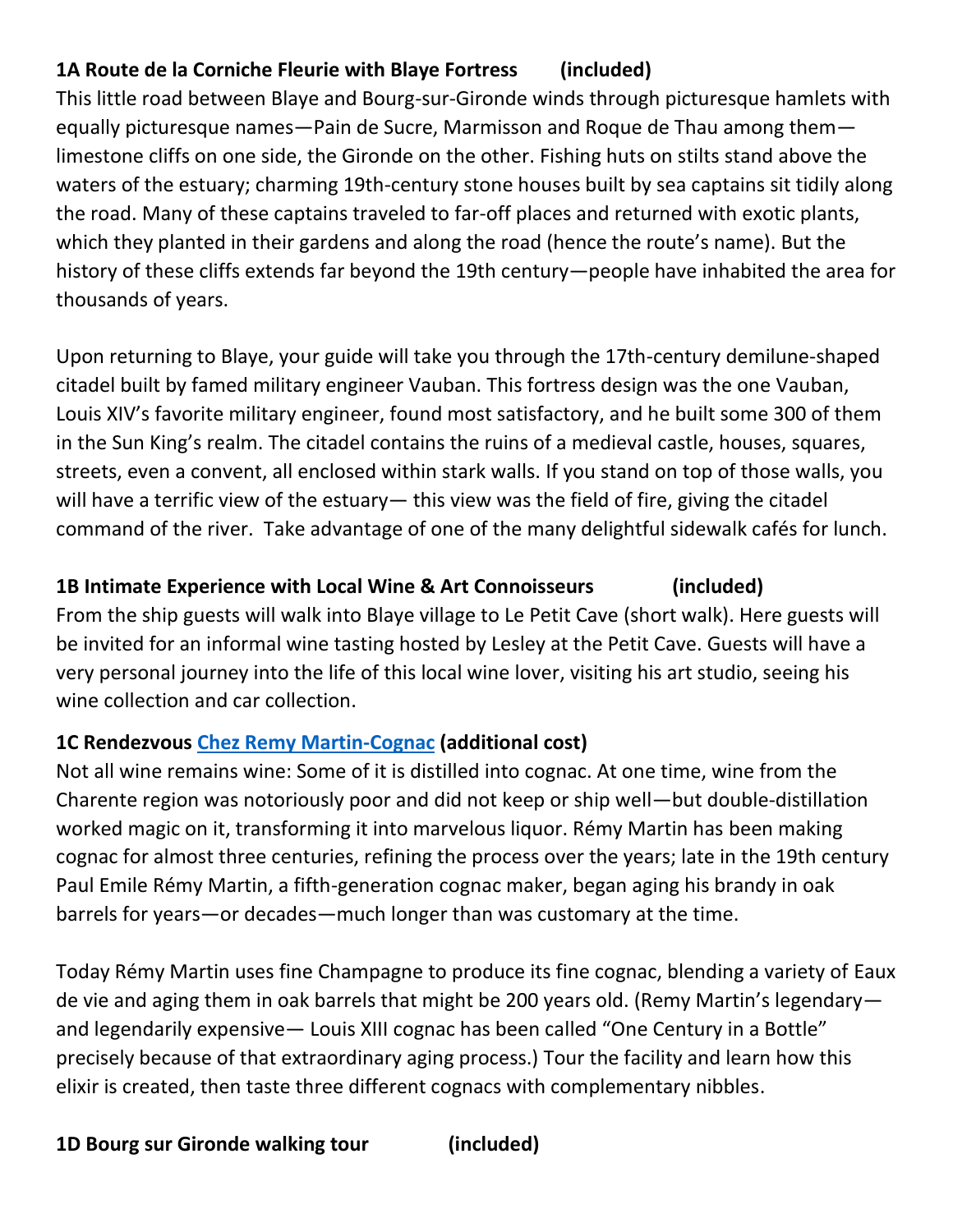Your walking tour takes you through the port that was a hive of activity until the second world war and includes the spring and 19th century washhouse. The walk will then take guests to the upper town (lots of steps) through the medieval gate - Porte de la Mer and the main square. Guests will pass the local church, and the local guide will explain why figs are part of the history of Bourg. Thereafter guests will visit the remains of the citadel, and see the spectacular views over looking at the estuary and the Dordogne River. Guests can also visit La Maison des Vins where wine tastings for a small fee are offered.

# **Tuesday, May 17th Left Bank/Medoc**

The Ship departs Bourg sur Gironde at 8:30 AM, cruising across the estuary to Cussac-Fort-Medoc, arriving at 11:00 AM. We're in port here until 6:30, headed back to the nightlife in the city of Bordeaux (8:00 PM arrival). Overnight Bordeaux.

### **Shore tours include:**

| Morning wine tasting in Medoc* 2A-2B-2C-2D-2E |                  |            |       |
|-----------------------------------------------|------------------|------------|-------|
| 2A Wine Tasting-Chateau La Tour Carnet        | 8:30 AM-11:30 AM | \$135      | 10/20 |
| 2B Wine Tasting-Chateau d'Agassac             | 8:30 AM-11:30 AM | \$50       | 10/20 |
| 2C Wine Tasting-Chateau La Grange             | 8:30 AM-11:30 AM | \$65       | 10/16 |
| 2D Wine Tasting-Chateau Marquis-de-Terme      | 8:30 AM-11:30 AM | \$65       | 10/20 |
| 2E Wine Tasting at Chateau Phelan Segur       | 8:30 AM-11:30 AM | \$65       | 10/15 |
| 2F "Let's Go" Bike in the Medoc Vineyards     | 2:00 PM-5:00 PM  | (included) | 20    |
| 2G Medoc Chateaux w/ private wine tasting     | 2:00 PM-5:15PM   | (included) | 30    |

\*If you'd rather include more wine and chateaux visits, you can depart the ship for a morning wine tasting and vineyard option before rejoining the ship in Medoc at 11:30-12:00. Please note that participants will miss the morning lecture and oysters on board as the ship crosses the estuary to the left bank. The only other time I have done this itinerary, I had another group touring off the ship, so I cannot attest to the quality of the Medoc Oyster Experience.

### **You're able to combine any AM tour with any PM tour.**

## **2A Tour Option Wine Tasting at [Chateau La Tour Carnet](https://bernard-magrez.com/en/chateau-la-tour-carnet-grand/) \$135**

You'll visit one of the oldest Chateaux in the region with a tour of the Vat Room and Cellar. You will then taste the 4 Bernard Magrez's Grands Crus Classés in Bordeaux :

- Château Fombrauge, Grand Cru Classé Saint-Emilion
- Château La Tour Carnet, Grand Cru Classé 1855 Médoc
- Château Pape Clément, Grand Cru Classé de Graves
- Clos Haut-Peyraguey, Premier Grand Cru Classé 1855 Sauternes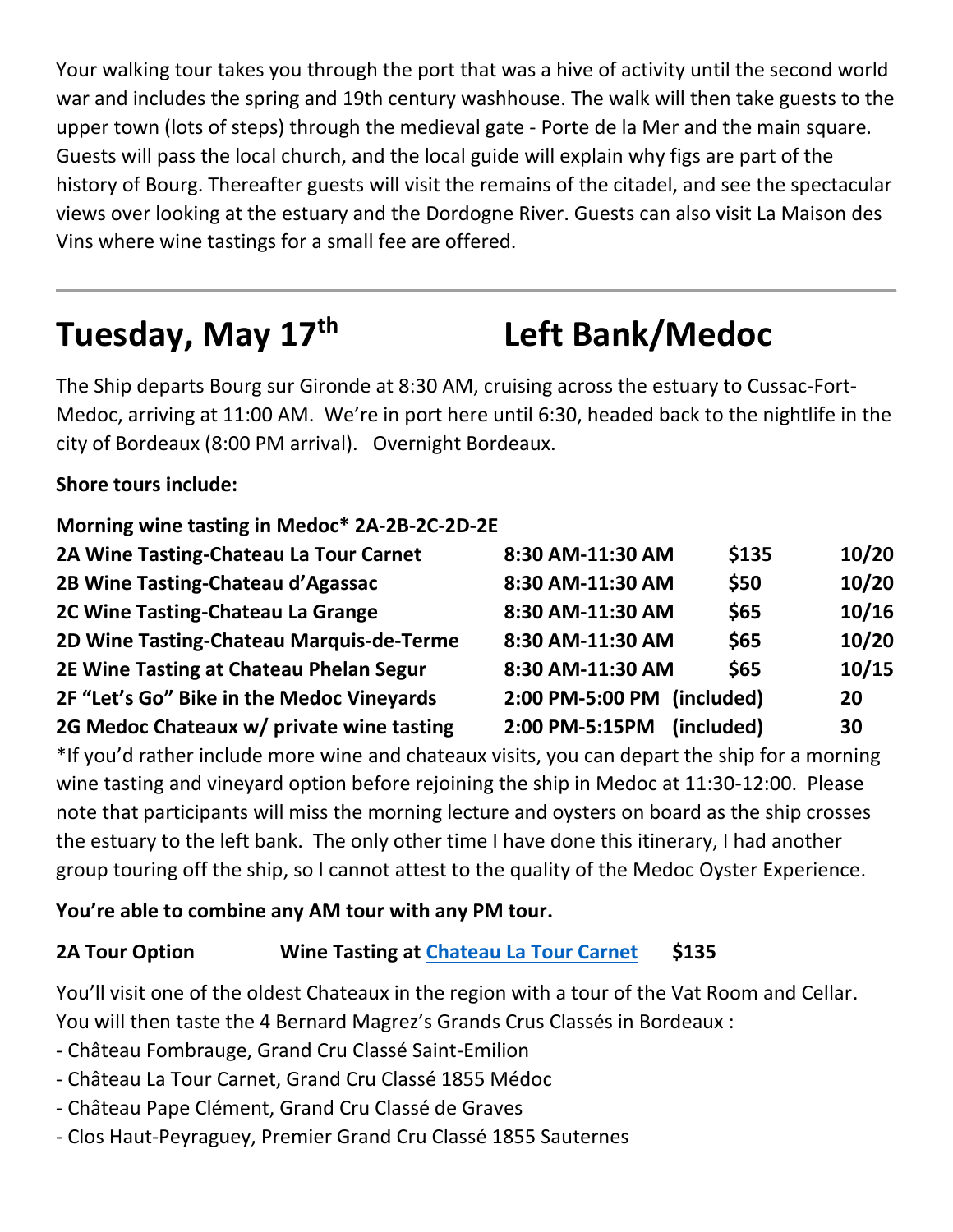## **2B Tour Option Wine Tasting at [Chateau d'Agassac](https://www.agassac.com/) \$50**

A horizontal tasting at this chateau with the designation of Cru Bourgeoise Exceptionnel. The chateau itself dates back to 1238, an incredibly picturesque structure surrounded by lawns and gardens. The classic tour is followed by a tasting of 4 wines from our properties, Château d'Agassac and Chateau Fourcas Dupré.

# **2C Tour Option Wine Tasting at [Chateau La Grange](https://chateau-lagrange.com/) \$65**

Treat yourself to a private guided tour of the domaine to discover the secrets of our history, our terroirs and our wines. Your tour will finish with a special private tasting of our four iconic wines including the legendary Chateau Lagrange 2005.

## **2D Tour Option Wine Tasting at [Chateau Marquis de Terme](https://chateau-marquis-de-terme.com/?lang=en) \$65**

The elaboration of a great wine will no longer hold any secrets for you! Tackle every aspect: from the vine to the glass of wine. The visit will end with the commented tasting of 2 wines of Château Marquis de Terme plus a sample of their cuvee, not ordinarily available to groups. La couronne de marquis de Terme 2016 Chateau Marquis de Terme 2016 Le 9 De marquis de Terme

## **2E Tour Option Wine Tasting at [Chateau Phelan Segur](https://www.phelansegur.com/en/receptions/) \$65**

A visit for a three-wine vertical tasting at this storied estate. After the regular tasting, guests will be invited to the cellar to sample another vintage.

### **2F "Let's Go" Bike in the Medoc Vineyards Included**

Combine fresh air, gorgeous scenery and fine wine with a bicycle ride among the prestigious Médoc vineyards. Meet your guide and mount your bicycle in Pauillac and wheel out of town, pedaling through the lush landscapes of historic estates that have seemingly remained unchanged for centuries. Truly experience the atmosphere—the earth, the sunshine—of this famous wine-growing region.

## **2G Medoc Chateaux Route with Private Wine Tasting Included**

In 1855, when Napoleon III asked for a classification of the best wines in France to give visitors, some 60 Médoc wines were awarded Grand Cru status—out of 61 total. A panoramic tour of this legendary landscape takes you from Pauillac to the tip of the Médoc peninsula, past storied vineyards of the region, including Château Latour, Mouton Rothschild and Pichon Longueville Baron, and through the villages of Margaux, Saint-Julien and Saint-Estèphe.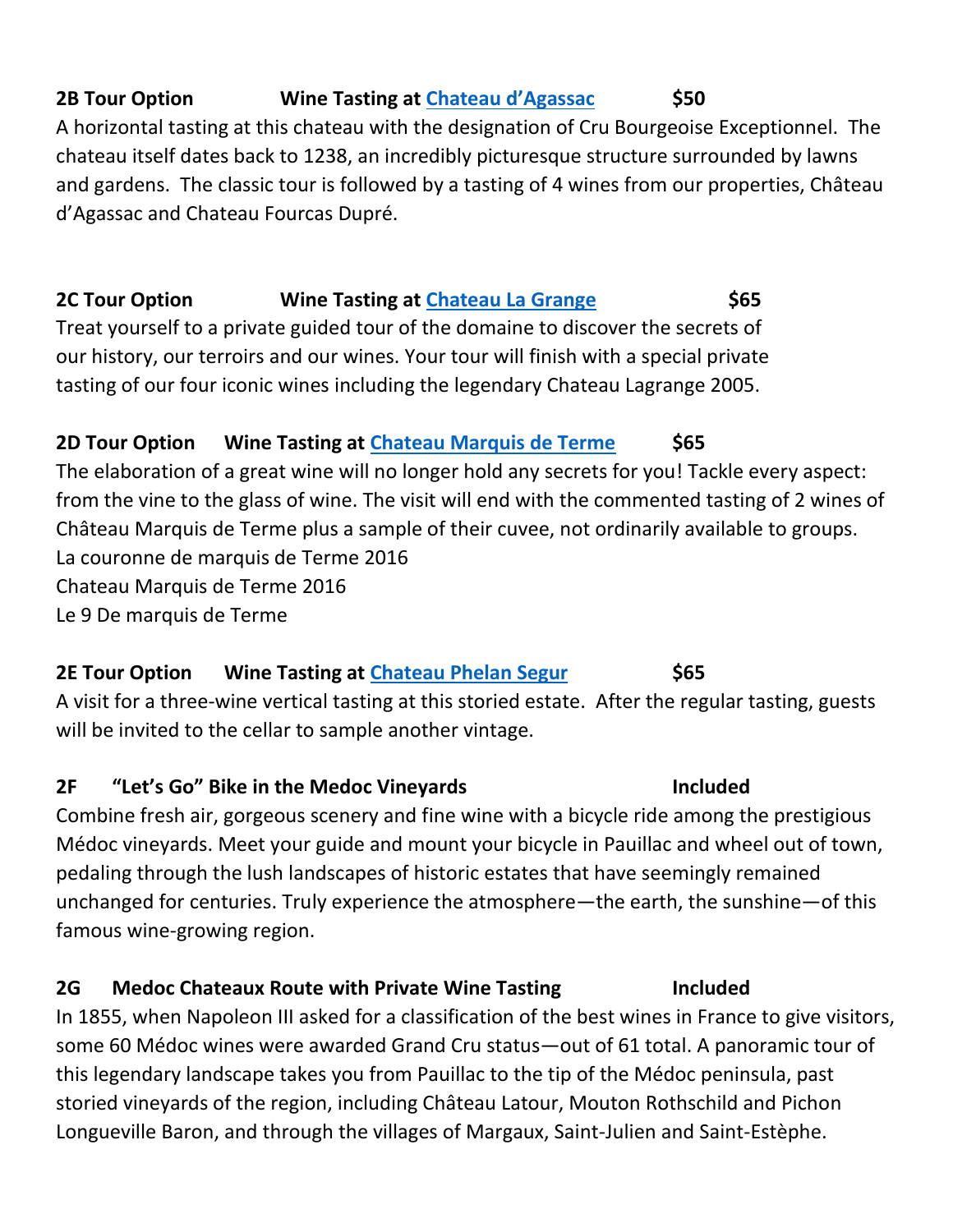You might be surprised to discover that the peninsula is only three miles wide, though it is 50 miles long, and the road carries you past a dizzying array of architectural styles— Renaissance, Greek Revival and medieval—as well as miles of grapevines. You'll turn off the road and enter one of these estates for a private tour and a tasting of premier Grand Cru wines—but you won't know which one of these exceptional châteaux is your destination until you open your invitation.

You'll be able to attend a lecture on board this morning with Bordeaux role during WWII, followed by Medoc Oyster tasting on deck.

### **You may select: One AM tour and one PM tour.**

# **Wednesday, May 18th Cadillac**

We depart Bordeaux this morning at 5:30 AM, cruising up the Garonne River to Cadillac. We'll be in port here until 3:45 PM, departing then for the city of Libourne on the Dordogne River, arriving at 11:30 PM. Overnight Libourne

**Shore tours include:**

| <b>3A Private Owners Tour of Royal Chateau</b>                | 9:00 AM-12:30 PM | <b>Included</b> |
|---------------------------------------------------------------|------------------|-----------------|
| <b>3B Colorful life of Toulouse Lautrec</b>                   | 9:00 AM-12:00 PM | <b>Included</b> |
| You've got a choice of one of these two included tours today. |                  |                 |

### **3A Private owner's tour of [Royal Chateau](http://www.chateaudecazeneuve.com/) with Sauternes Toast (included)**

You'll journey through the vineyards to Château Royal de Cazeneuve, a polygonal 14th-century fortress with a royal pedigree. A favored residence of Henry IV, who inherited it from his mother, Jeanne d'Albret. The beautifully restored château still belongs to descendants of the Albret family. After your intimate visit you will meet Louis and Caroline de Sabran-Pontevès, the owner and his wife for a Sauternes toast, sampling the unique perfume and flavor of the area.

### **3B The Colorful Life of Toulouse Lautrec at [Chateau de Malrome](https://www.malrome.com/en/) (Included)**

Uncover the history of artist Henri de Toulouse-Lautrec with a visit to Château Malromé. Originally the home of his mother, Adèle, Malromé would soon inspire much of his artwork. As one of the best painters of the post-impressionist period, Toulouse-Lautrec is known for his distinctive and colorful take on Paris in the late 1800s as well as his fascination with Moulin Rouge dancers and famous singers, who were prominent in much of his work.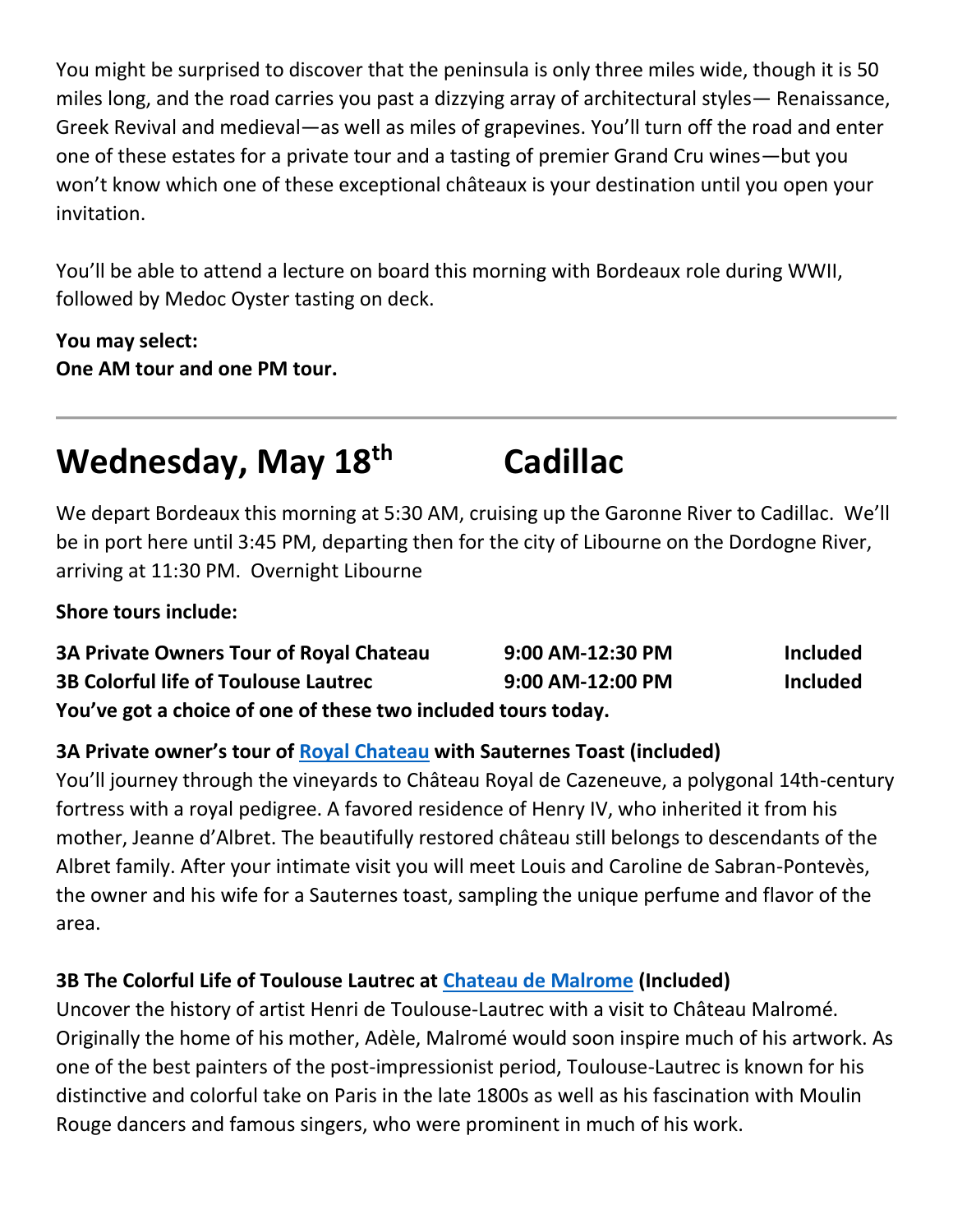Venture to the nearby town of Verdelais, where you'll notice two beautiful central walkways lined with trees and 19th-century façades. It is in Verdelais' cemetery that Henri de Toulouse-Lautrec is buried. After, you'll be treated to an absinthe tasting at Café les Pèlerins.

# **Thursday, May 19th Libourne/Saint-Emilion**

The ship is docked all day in Libourne, the jumping off point for Saint-Émilion and its outstanding production of right bank wines. Ship overnights in Libourne

Shore tours include:

|                       | 4A Saint-Émilion Walking Tour & Wine Tasting | 9:00 AM-11:00 AM      | <b>Included</b> |
|-----------------------|----------------------------------------------|-----------------------|-----------------|
| <b>4B Tour Option</b> | <b>Wine Tasting-Chateau Fombrauge</b>        | 2:00 PM-4:00 PM \$125 | 10/20           |
| <b>4C Tour Option</b> | <b>Wine Tasting-Chateau Villemaurine</b>     | 2:00 PM-4:00 PM \$50  | 10/20           |
| <b>4D Tour Option</b> | <b>Wine Tasting-Couvent des Jacobins</b>     | 2:00 PM-4:00 PM \$36  | 10/30           |
| <b>4E Tour Option</b> | <b>Wine Tasting-Beausejour Becot</b>         | 2:00 PM-4:00 PM \$45  | 10/16           |
| <b>4F Tour Option</b> | <b>Wine Tasting-Chateau Soutard</b>          | 2:00 PM-4:00 PM \$115 | 10/16           |
| <b>4G Tour Option</b> | <b>Wine Tasting-Chateau Villemaurine</b>     | 4:00 PM-5:30 PM \$50  | 10/20           |
| <b>4H Tour Option</b> | <b>Wine Tasting-Chateau Fombrauge</b>        | 4:00 PM-5:30 PM \$125 | 10/20           |
| <b>4J Tour Option</b> | <b>Wine Tasting-Chateau Soutard</b>          | 4:00 PM-5:30 PM \$115 | 10/16           |

Lunch will be on your own after the morning walk of Saint-Emilion. You've got a large selection of restaurants, ranging from 1-Star Michelin rated [Logis de La Cadene](https://www.logisdelacadene.fr/) to [L'Envers du](https://www.envers-dudecor.com/)  [Décor](https://www.envers-dudecor.com/) to [Lard et Bouchon](https://www.lardetbouchon.fr/) and [Les Delices du Roy](https://www.lesdelicesduroy.fr/) . These restaurants are open on Thursday. Many others are not open every day. Reservations are strongly suggested. In the afternoon, you've got a selection of chateaux and wine on the menu from which to choose. You might also opt to stop into one of the local shops and tasting rooms in town.

### **You can combine the morning tour with any of the afternoon tours.**

### **4A Saint Emilion Walking Tour with Wine Tasting (included)**

Hilltop Saint-Émilion offers both exceptional architecture and historic vineyards. The Romans were the first to plant grapes here, and this was the first vineyard region to be protected by UNESCO because of its history. Shops brimming with wine and wine tools line the steep cobblestone streets; medieval ramparts that bore witness to battles for control between French and English monarchs still stand; and vineyards encroach upon the village.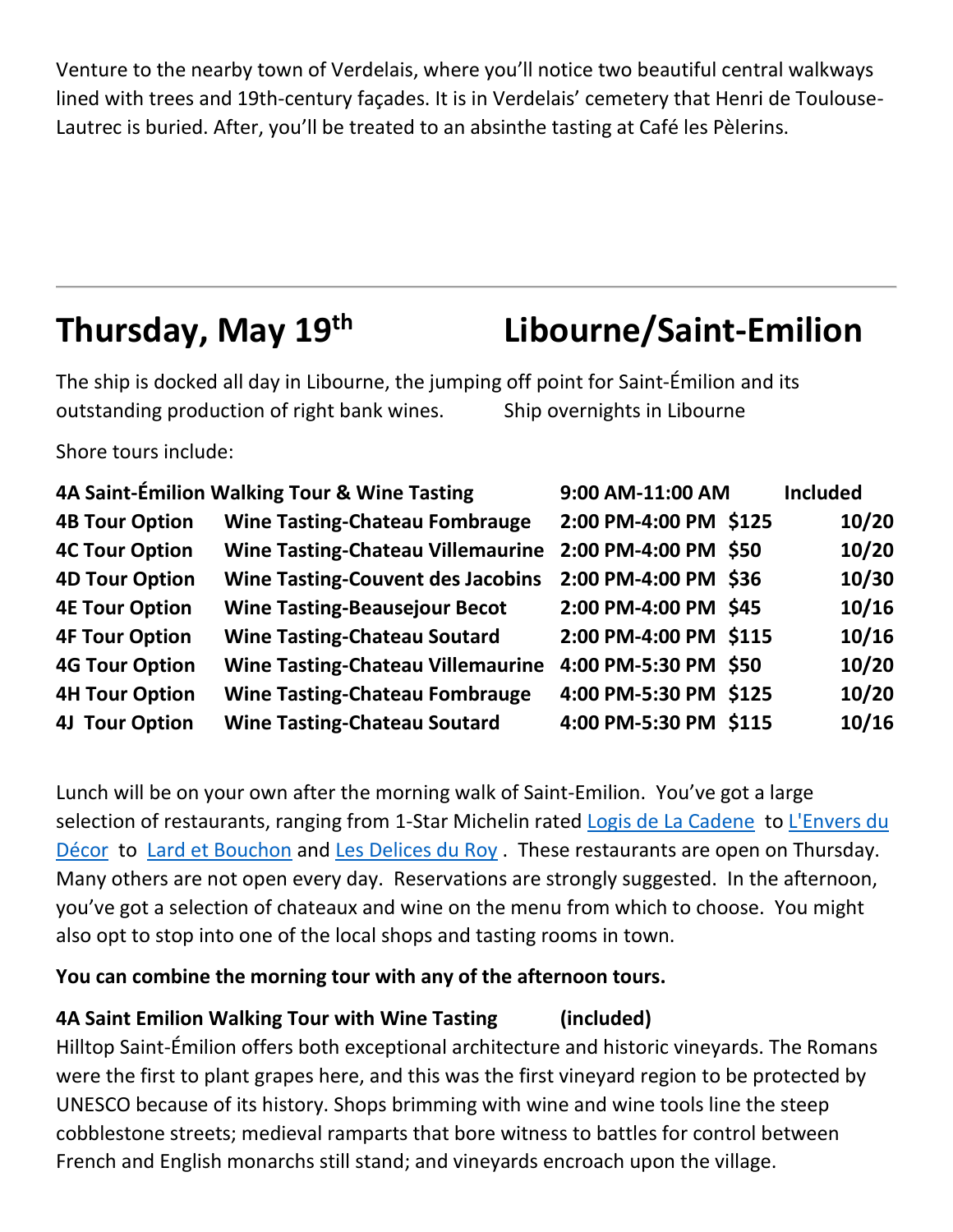Of all the sights, however, perhaps the most extraordinary is the 12th-century church carved into a cliff. Only the tower is above ground; the rest of the church is subterranean. Its numerous underground galleries provided refuge during periods of strife, and include the grotto where St. Émilion, for whom the town is named, lived out his life in the ninth century. You have to see it for yourself—you'll be amazed by its almost unfathomable construction. After touring Saint-Émilion, you'll visit the cellars of a premier Grand Cru estate where you'll taste some of the world's most highly rated wines.

**4B Tour Option Wine Tasting[-Chateau Fombrauge](https://bernard-magrez.com/en/chateau-fombrauge-grand-cru-classe-de-saint-emilion/) 2:00 PM-4:00 PM \$125 10/20** This is a similar tasting to La Tour Carnet on Tuesday where you will sample 4 of Bernard Magrez' classified growths at this Right Bank Estate just outside of Saint-Emilion. Wines include: - Château Fombrauge, Grand Cru Classé Saint-Emilion, - Château La Tour Carnet, Grand Cru Classé 1855 Médoc, - Château Pape Clément, Grand Cru Classé de Graves, - Clos Haut-Peyraguey, Premier Grand Cru Classé 1855 Sauternes.

**4C Tour Option Wine Tasting[-Chateau Villemaurine](https://www.villemaurine.com/index.php/en/) 2:00 PM-4:00 PM \$50 15/20** The Prestige Tour is a visit dedicated to wine lovers, oenophiles or anyone who wishes to enrich their wine culture. You stroll through the vineyards of Château Villemaurine, located on the famous limestone plateau that gives the great wines of Saint-Emilion their exceptional character.

You will discover the technical installations and the monolithic cellar where the wines of the château age and improve. A walk in the underground quarries is also proposed during this privileged moment which ends in the oenologist's room with a detailed tasting of 3 wines paired with a gourmet plate composed of ham, cheese and local sweet specialty.

**4D Tour Option Wine Tasting-Couvent [des Jacobins](https://www.couvent-jacobins-saint-emilion.com/en/our-history) 2:00 PM-4:00 PM \$36 10/30** A Prestige Tour of this former Jacobin Convent includes the cellar and the quarries, with a final visit to the bakery rooms where the tasting takes place. You'll taste 3 of the estate wines, including - Le Menut des Jacobins 2015, Couvent des Jacobins 2016, and Couvent des Jacobins 2008.

**4E Tour Option Wine Tasting[-Beausejour Becot](http://www.beausejour-becot.com/) 2:00 PM-4:00 PM \$45 8/12** You'll take a walk through the vineyards, followed by their "Balade" Tasting . From plot to plot, this walk in the vineyard will allow you to introduce the particularities of the Plateau of St Martin de Mazerat, in order to discover the history of the property as well as the work in the vines carried out over the seasons.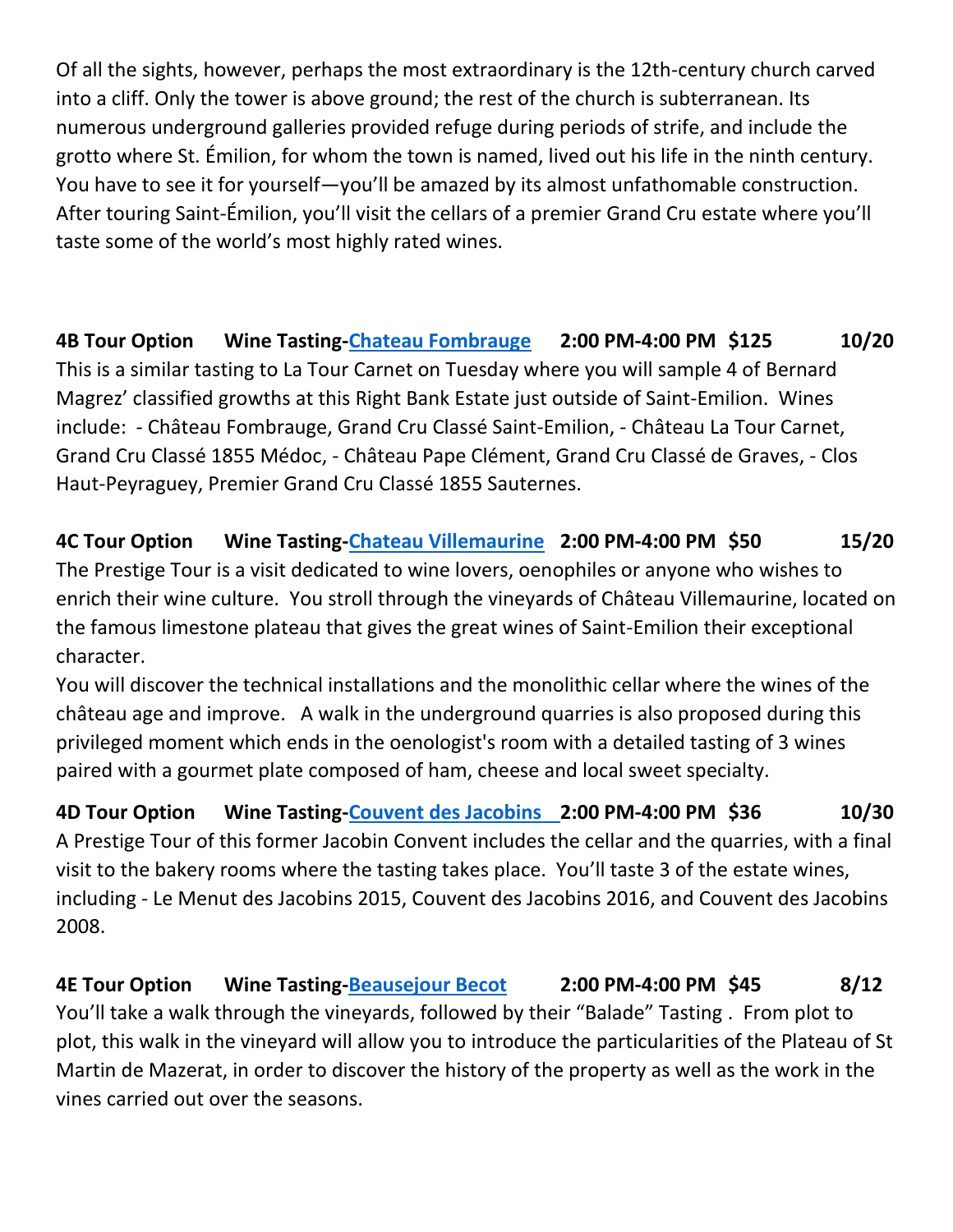It is followed by a tasting of 4 wines, led by Loïc, our sommelier, each wine of which is sublimated by a delicacy, all in a privileged setting thus offering you an enchanted parenthesis, a moment out of time.

**4F Tour Option Wine Tasting[-Chateau Soutard](http://www.chateau-soutard.com/?AspxAutoDetectCookieSupport=1) 2:00 PM-4:00 PM \$115 10/16** Signature Collect Tour-Between history and modernity, immerse yourself in the French art of living. You will discover the secrets of the development of a Grand Cru Classé, in the heart of the vineyard, in the cellars and underground cellars. Then set off to explore our 18th century mansion, listed as a Historic Monument. An ideal place for a vertical tasting of 5 exceptional vintages, accompanied by mature cheeses.

**4G Tour Option Wine Tasting[-Chateau Villemaurine](https://www.villemaurine.com/index.php/en/) 4:00 PM-5:30 PM \$50 15/20** The Prestige Tour is a visit dedicated to wine lovers, oenophiles or anyone who wishes to enrich their wine culture. You stroll through the vineyards of Château Villemaurine, located on the famous limestone plateau that gives the great wines of Saint-Emilion their exceptional character.

You will discover the technical installations and the monolithic cellar where the wines of the château age and improve. A walk in the underground quarries is also proposed during this privileged moment which ends in the oenologist's room with a detailed tasting of 3 wines paired with a gourmet plate composed of ham, cheese and local sweet specialty.

**4H Tour Option Wine Tasting[-Chateau Fombrauge](https://bernard-magrez.com/en/chateau-fombrauge-grand-cru-classe-de-saint-emilion/) 4:00 PM-5:30 PM \$125 10/20** This is a similar tasting to La Tour Carnet on Tuesday where you will sample 4 of Bernard Magrez' classified growths at this Right Bank Estate just outside of Saint-Emilion. Wines include: - Château Fombrauge, Grand Cru Classé Saint-Emilion, - Château La Tour Carnet, Grand Cru Classé 1855 Médoc, - Château Pape Clément, Grand Cru Classé de Graves, - Clos Haut-Peyraguey, Premier Grand Cru Classé 1855 Sauternes.

**4J Tour Option Wine Tasting[-Chateau Soutard](http://www.chateau-soutard.com/?AspxAutoDetectCookieSupport=1) 4:00 PM-5:30 PM \$115 10/16** Signature Collect Tour-Between history and modernity, immerse yourself in the French art of living. You will discover the secrets of the development of a Grand Cru Classé, in the heart of the vineyard, in the cellars and underground cellars. Then set off to explore our 18th century mansion, listed as a Historic Monument. An ideal place for a vertical tasting of 5 exceptional vintages, accompanied by mature cheeses.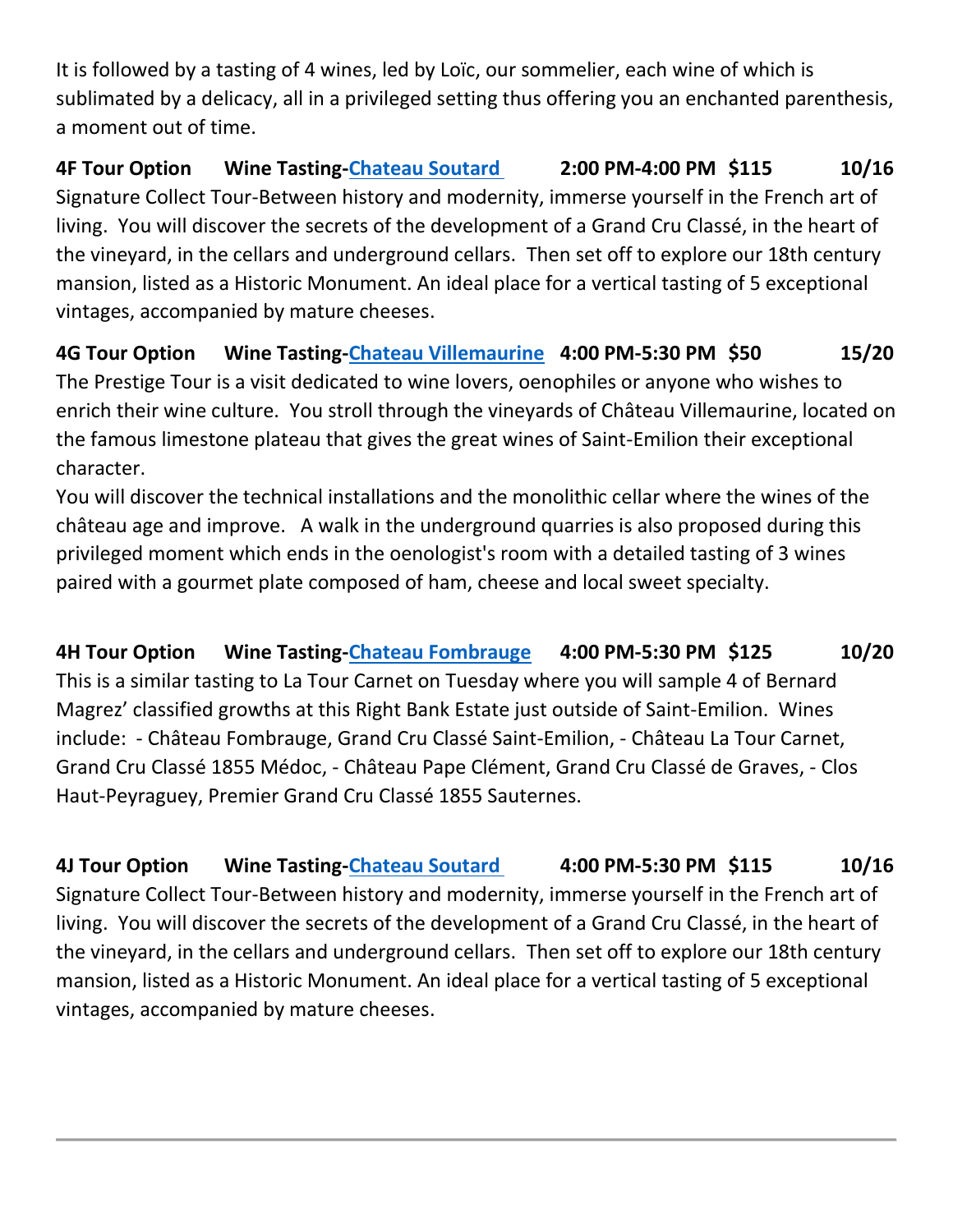# **Friday, May 20th Libourne**

**5A Libourne "Village Day" with Farmers' Market (Cycle Ride) 8:30 AM-11:30 AM 5B Libourne "Village day" with Farmers' Market [\(Moulin de Porchères\)](https://moulindeporcheres.jimdofree.com/) 8:30 AM 12:30 PM 5C Libourne "Village Day" with Farmer's Market [\(Maison Gallery\)](https://www.maisongalerie-lp.fr/la-maison-galerie) 9:00 AM 12:00 PM 5D Libourne "Village Day" with Farmers' Market [\(Château Boutinet\)](https://www.chateauboutinet.fr/) 9:00 AM 12:30 PM 5E Libourne "Village Day" with Farmers' Market [\(Tonnellerie Sylvain\)](https://www.tonnellerie-sylvain.fr/en/home/) 9:00 AM 12:00 PM** 

### **5A Libourne "Village Day" with Farmers' Market (Cycle Ride) 8:30 AM-11:30 AM**

The 10K ride begins at the ship in Libourne. The route is on main and country roads with some traffic, completely flat from start to finish. After a short safety briefing, guests will explore the highlights of this renowned bastide, owing to its location at the confluence of the Dordogne and Isle Rivers.

After cycling through the central part of Libourne, the group will travel out of town with a stop at the historic 11<sup>th</sup> century [Condat Chapel.](https://www.chapelledecondat.fr/index.php?option=com_content&view=featured&Itemid=101) Upon returning to Libourne, guests will park their bikes and the local guide will lead them into the Friday farmers market, showcasing local products. Local guide is given euros to purchase fresh items from the markets, cheeses, fruits, pastries, chocolates depending on the time of the year.

**5B Libourne "Village day" with Farmers' Market [\(Moulin de Porchères\)](https://moulindeporcheres.jimdofree.com/) 8:30 AM 12:30 PM** You'll board a coach with a local guide just after breakfast for a 30 minute scenic journey to this historic landmark. Guided tour of Moulin de Porchères, learn about the incredible ingenuity of the flour mill system, where the wheat grain travels from machine to machine to be sorted, washed, brushed, crushed, sieved and ultimately turned into flour. After your tour of the mill, you'll return to Libourne for a walking tour of the public market.

**5C Libourne "Village Day" with Farmer's Market [\(Maison Gallery\)](https://www.maisongalerie-lp.fr/la-maison-galerie) 9:00 AM 12:00 PM** You'll start your morning with a walking tour of the marketplace with a local guide. After time in the market, you'll walk the short distance to Maison Galerie where you'll eb welcomed by the gallery owner, Laurence Pustetto. You'll enjoy a presentation of the gallery house; a presentation of works and artists Discussion, questions / answers around a refreshment (water, fruit juice, tea, coffee). You'll return to the ship after the gallery visit.

**5DLibourne "Village Day" with Farmers' Market [\(Château Boutinet\)](https://www.chateauboutinet.fr/) 9:00 AM 12:30 PM**  You'll visit the market for a guided tour just after breakfast, then board a coach at the ship for a short 15-minute driver to Château Boutinet Embark on a bus and drive 10km to Chateau de Boutinet. You'll have a walk in the vineyards and view of the Chateau/ruin in the distance. The owners of the chateau will discuss the economics of the rebuilding of the chateau while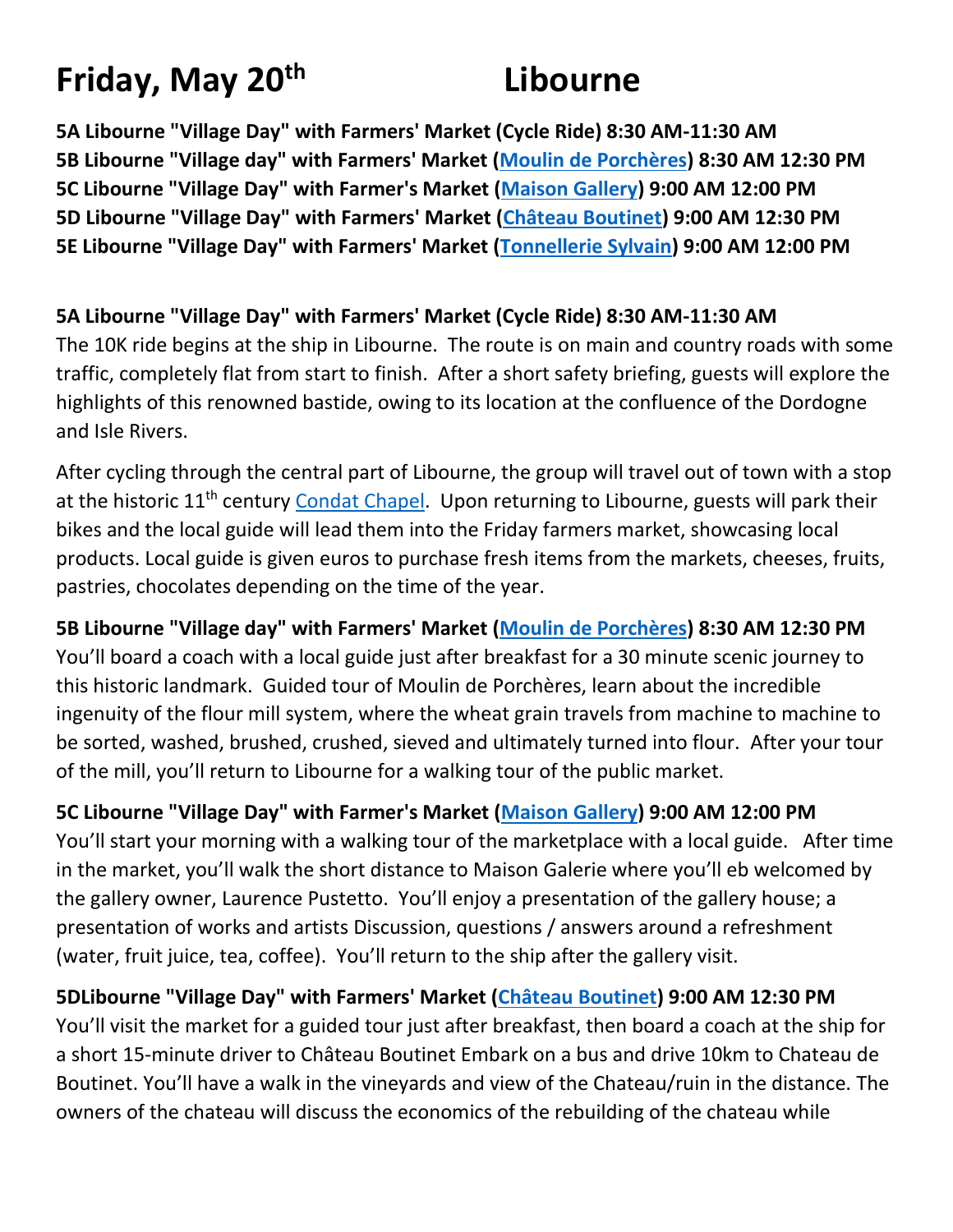sharing cheese and charcuterie while you taste the claret produced on site. You'll return to the ship after this tour.

**5E Libourne "Village Day" with Farmers' Market [\(Tonnellerie Sylvain\)](https://www.tonnellerie-sylvain.fr/en/home/) 9:00 AM 12:00 PM**  You'll start the morning with a short walk to the market for a guided visit. Afterward, you'll travel a short 15-minute journey to a local cooperage, which has been making wine barrels for over 60 years.

You'll enjoy an explanation of the various woods made in the process, and how the quality of the wood expresses itself in the wine. See coopers up close as they create barrels at each stage in the process.

# **Saturday, May 21st Bordeaux**

The Ship is docked in Bordeaux all day, having arrived the evening before from Libourne.

| <b>6A</b> Masterpiece Tour-Dune du Pyla Sunrise Hike  | 5:00 AM-9:30 AM  | \$130    |
|-------------------------------------------------------|------------------|----------|
| <b>6B</b> "Do as the Locals Do" Bordeaux Walking Tour | 9:00 AM-12:00 PM | Included |
| <b>6C</b> "Let's Go" Bike Bordeaux' Backstreets       | 9:30 AM-12:00 PM | Included |
| <b>6D</b> Cité du Vin Museum Visit                    | 2:00 PM-4:30 PM  | Included |

**You are able to combine a morning and afternoon tour.**

## **6A Dune du Pyla Sunrise Hike Masterpiece option \$130 5:00 AM-9:30 AM**

Located just 45 minutes away from Bordeaux is the beautiful beach resort of Arcachon. Positioned on the Atlantic Coast of France, Arcachon is home to a number of great sights and viewpoints. However, the crown jewel is definitely the Dune du Pilat. The largest sand dune in all of Europe, the Dune du Pilat is over 100 meters high and 3 kilometers long. You will get to enjoy magnificent views of the Bassin d'Arcachon tidal bay as well as the gorgeous inland pine forests.

## **6B "Do as the locals do" Bordeaux Walking Tour Included 9:00 AM-12:00 PM**

Catch a tram at the Quai des Chartrons to the Place de la Comédie, the heart of Bordeaux' Golden Triangle. Though Bordeaux was the capital of Aquitaine in the Middle Ages and has its share of Gothic churches, it reached its apex in the 18th century. The splendid honey-colored stone buildings from this era make up a city core that UNESCO has designated a World Heritage Site (this is the district that inspired Baron Haussmann when he redesigned Paris at the behest of Napoleon III).

Trade with the French colonies built this handsome district, furnishing vanilla, sugar, spices and cocoa to inventive chocolatiers and bakers, who used these goods to create iconic